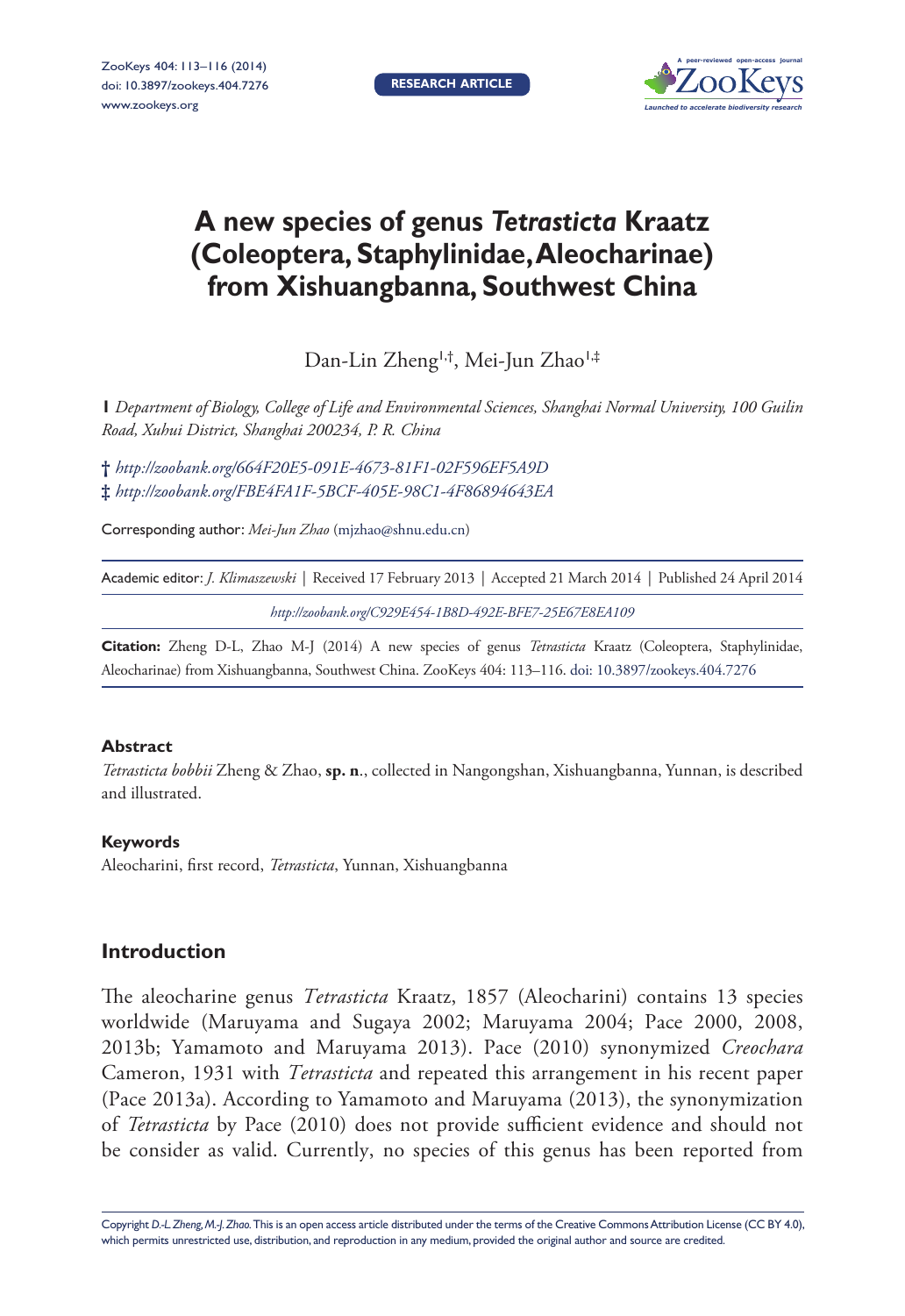Mainland China. In 2003, our colleagues Jia-Yao Hu ad Liang Tang surveyed the staphylinid fauna of Nangongshan (Yunnan, Southwest China), and collected a small series of *Tetrasticta* specimens. A closer examination of this material revealed that the species was undescribed.

#### **Material and methods**

All the types are deposited in the Insect Collection of Shanghai Normal University, Shanghai, China (SNUC).

Specimens were killed with ethyl acetate and preserved in 75% ethanol before dissection; photos of habitus were taken with a Canon EOS 7D with an MP-E 65mm macro photo lens.

The following abbreviations are applied in the text: **BL** – body length, from the anterior margin of the head to the posterior margin of the abdominal tergite VIII; **FBL** – forebody length, from the clypeal anterior margin to the posterior margin of elytra; **HD** – head length, from the clypeal anterior margin to the occipital constriction; **PL** – length of the pronotum along the midline; **HW** – width of the head across the eyes; **PW** – maximum width of the pronotum.

## **Taxonomy**

*Tetrasticta bobbii* **sp. n.** <http://zoobank.org/04ED9579-704E-4F46-9769-BD73955B5A4B>

[http://species-id.net/wiki/Tetrasticta\\_bobbii](http://species-id.net/wiki/Tetrasticta_bobbii) Fig. 1

**Type material. Holotype: China:** ♂, labelled 'CHINA: Yunnan Prov., Xishuangbanna, Mengla County (勐腊县), Nangongshan (南贡山), alt. 800–1000 m, 7.VII.2003, Hu & Tang leg. / HOLOTYPE [red], *Tetrasticta bobbii* sp. n., Zheng & Zhao det. 2014, SNUC'. **Paratypes: China:**  $1 \circledcirc$ ,  $1 \circledcirc$  (preserved in a small tube filled with 75% ethanol), same data as holotype, both bearing the following label: 'PARATYPE [yellow], *Tetrasticta bobbii* sp. n., Zheng & Zhao det. 2014, SNUC'.

**Description.** Body (Fig. 1A) shining. Coloration: head black; antennae and pronotum reddish brown; elytra reddish brown with anterior margin reddish yellow; legs reddish yellow; abdomen with tergites II–IV reddish yellow, tergites VI–VII black.

Head (Figs 1B, C) almost 1.05 times as wide as long; slightly narrower than pronotum; surface sparsely covered with yellow setae; eyes large. Antennae (Figs 1A, D) with segment I long, as long as combined length of segments II–III; segments II and III about one-half of segment I; segment IV extremely short, much wider than long; segments IV–V almost as wide as long; segments VI–X wider than long. Mandibles long, slender. Mentum distinctly transverse, about 3.62 times as wide as long; shaped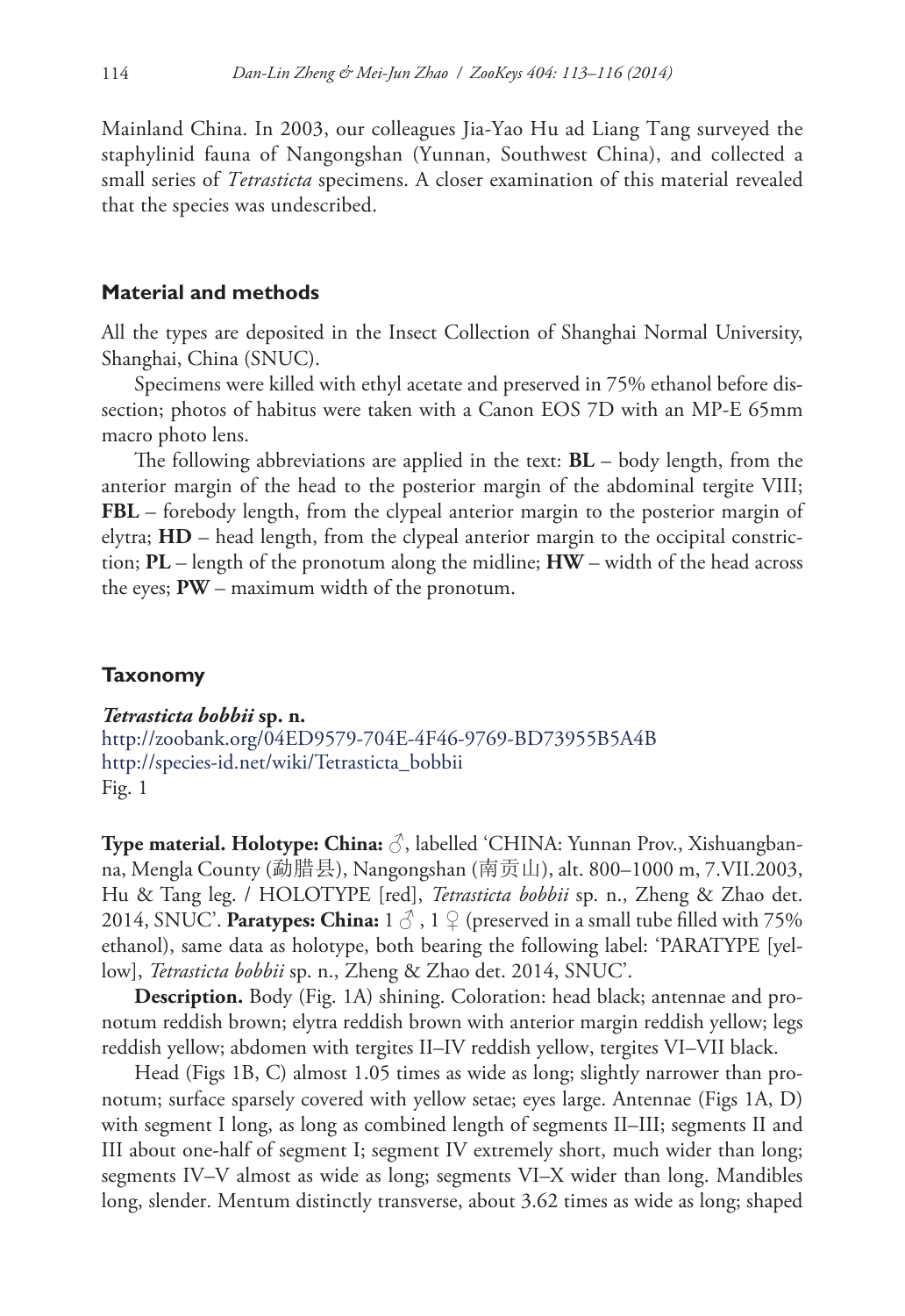

**Figure 1.** *Tetrasticta bobbii* sp. n. **A** male habitus, in dorsal view **B** female head, in dorsal view **C** male head, in dorsal view **D** antennomere I–V **E** mentum **F** male tergite VIII **G** male sternite VIII **H** female tergite VIII **I** median lobe of aedeagus, in lateral view **J** ditto, apical part, in ventral view **K** apical lobe of paramerite, in lateral view **L** spermatheca. Scales (mm): **A** = 1; **B, C** = 0.5; **D** = 0.3; **E** = 0.05; **F, G, H, I** = 0.2; **J, K, L** = 0.05.

as in Fig. 1E. Pronotum wider than long, about 1.38 times as wide as long; surface moderately covered with yellow setae; disc with three shallow depressions; shaped as in Fig. 1A. Elytra wider than long; surface moderately covered with yellow setae. Abdomen flattened, with subparallel lateral margins, widest at segments IV–V; tergite VIII with six pairs of macrosetae; sternite VIII (Fig. 1G) generalized in shape, posterior margin convex in the middle, with eight pairs of macrosetae.

Male: postocular margins straight for a short distance and then narrowed posteriorly (Fig. 1C); posterior margin of tergite VIII (Fig. 1F) broadly convex; median lobe of aedeagus (Figs 1I, J) slightly narrowed apically in lateral view; inner sac with flagellum coiled five times; apical lobe of paramerite (Fig. 1K) slightly dilated, apically with four setae.

Female: postocular margins immediately narrowed behind eyes (Fig. 1B); tergite VIII shaped as in Fig. 1H; spermatheca shaped as in Fig. 1L.

**Distribution.** Southwest China: Yunnan.

**Measurements. Male:** BL: 3.81–4.00; HL: 0.79–0.82; HW: 0.83–0.85; PL: 0.64–0.65; PW: 0.88–0.90; HW/HL: 1.05–1.06; PW/PL: 1.37–1.38; HW/PW: